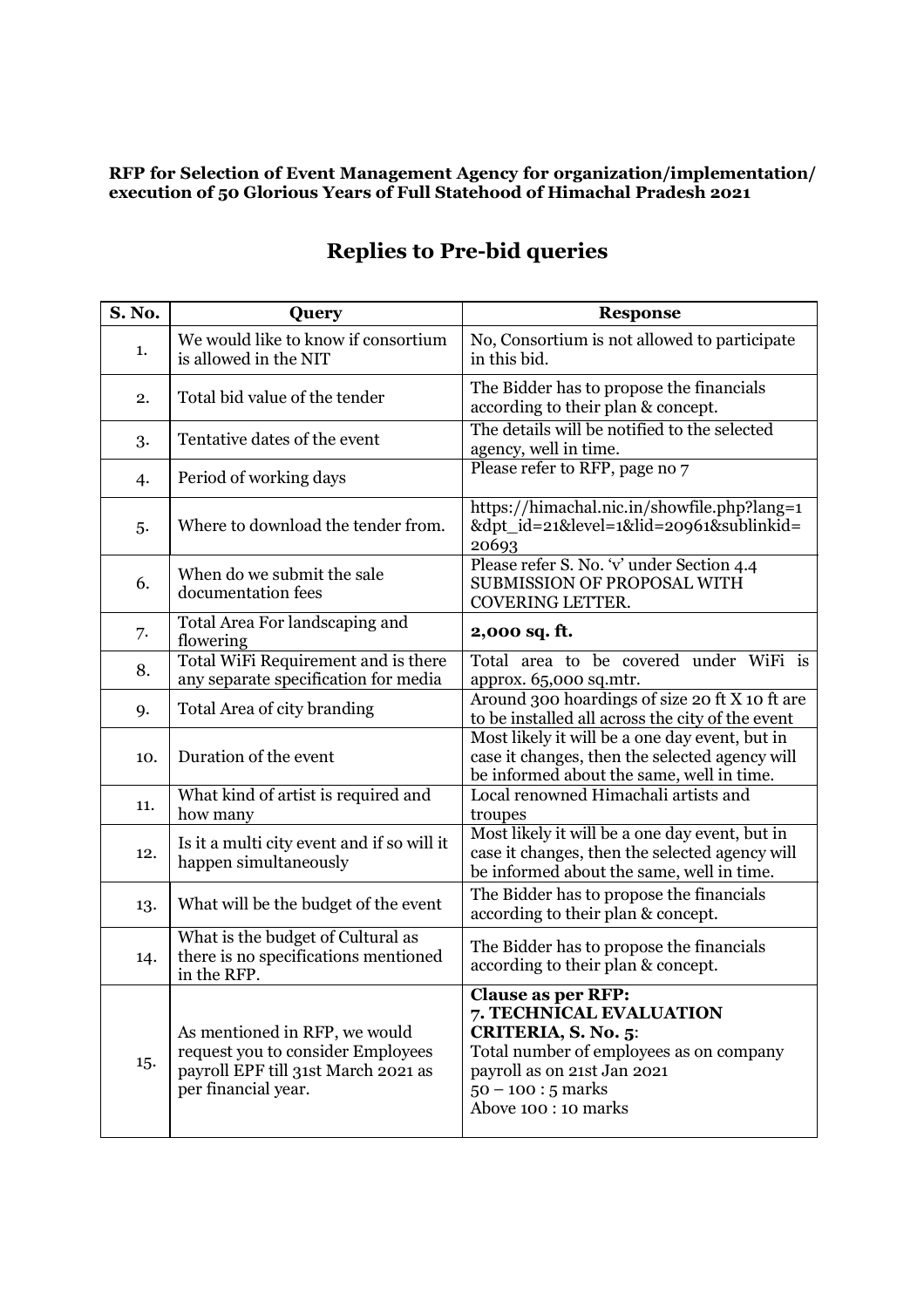| <b>S. No.</b> | Query                                                                                                                                                                    | <b>Response</b>                                                                                                                                                                                                                                             |
|---------------|--------------------------------------------------------------------------------------------------------------------------------------------------------------------------|-------------------------------------------------------------------------------------------------------------------------------------------------------------------------------------------------------------------------------------------------------------|
|               |                                                                                                                                                                          | <b>Revised Clause:</b><br>7. TECHNICAL EVALUATION<br>CRITERIA, S. No. 5:<br>Total number of employees as oncompany<br>payroll as on 31st March, 2021<br>$50 - 100 : 5 marks$<br>Above 100 : 10 marks<br>Supporting documents to be submitted<br>as per RFP. |
| 16.           | Venue: Is there any preferable city<br>area / venue for the event that you<br>would be suggesting?                                                                       | The details will be notified to the selected<br>agency, well in time.                                                                                                                                                                                       |
| 17.           | Is the event open to public or is it<br>only for invitees. What are the<br>number of pax we are targeting<br>during the event. Request you to<br>define the target group | We<br>expecting approx. <b>1000</b><br>are<br>pax.<br>(including invitees and open public) In case<br>the count increases, per plate cost will be<br>given as per quoted in the BOQ.                                                                        |
| 18.           | No. of days and show flow for the<br>event                                                                                                                               | The details will be notified to the selected<br>agency, well in time.                                                                                                                                                                                       |
| 19.           | Event duration: Span of the event (1<br>day or 2 day). Is there an event<br>itinerary to follow that you would be<br>suggesting?                                         | The details will be notified to the selected<br>agency, well in time.                                                                                                                                                                                       |
| 20.           | Is there any tentative date of the<br>event                                                                                                                              | The details will be notified to the selected<br>agency, well in time.                                                                                                                                                                                       |
| 21.           | Any specific festival around the<br>event, around which month/day you<br>are planning to conduct the event.                                                              | The event should showcase the journey of<br>state of Himachal Pradesh alongwith<br>achievements of different departments, for<br>last 50 years.                                                                                                             |
| 22.           | Is there any logo design for the 50<br>years. Would you want us to use<br>existing one or a new logo is to be<br>created                                                 | Logo for the event has already been designed<br>and published.                                                                                                                                                                                              |
| 23.           | How would you want to position HP<br>at the 50 years celebrations e.g. state<br>of growth, or want the event texture<br>to be completely festive,                        | The event should showcase the journey of<br>of<br>Himachal<br>Pradesh<br>alongwith<br>state<br>achievements of different departments, for<br>last 50 years                                                                                                  |
| 24.           | How do you want us to show the<br>potential of HP. What are the specific<br>sectors you want us to focus on to<br>showcase the same.                                     | The event should showcase the journey of<br>of<br>Himachal<br>Pradesh<br>alongwith<br>state<br>achievements of different departments, for<br>last 50 years                                                                                                  |
| 25.           | What do you want the T.G. to go back<br>with. What is the take back from the<br>event.                                                                                   | The event should showcase the journey of<br>of<br>Himachal<br>Pradesh<br>alongwith<br>state<br>achievements of different departments, for<br>last 50 years                                                                                                  |
| 26.           | 3. ELIGIBILITY CRITERIA, S.<br><b>No. 2:</b><br>The firm should have a minimum<br>average turnover of INR 50 crores in<br>each of the last 3 financial years.            | As per RFP                                                                                                                                                                                                                                                  |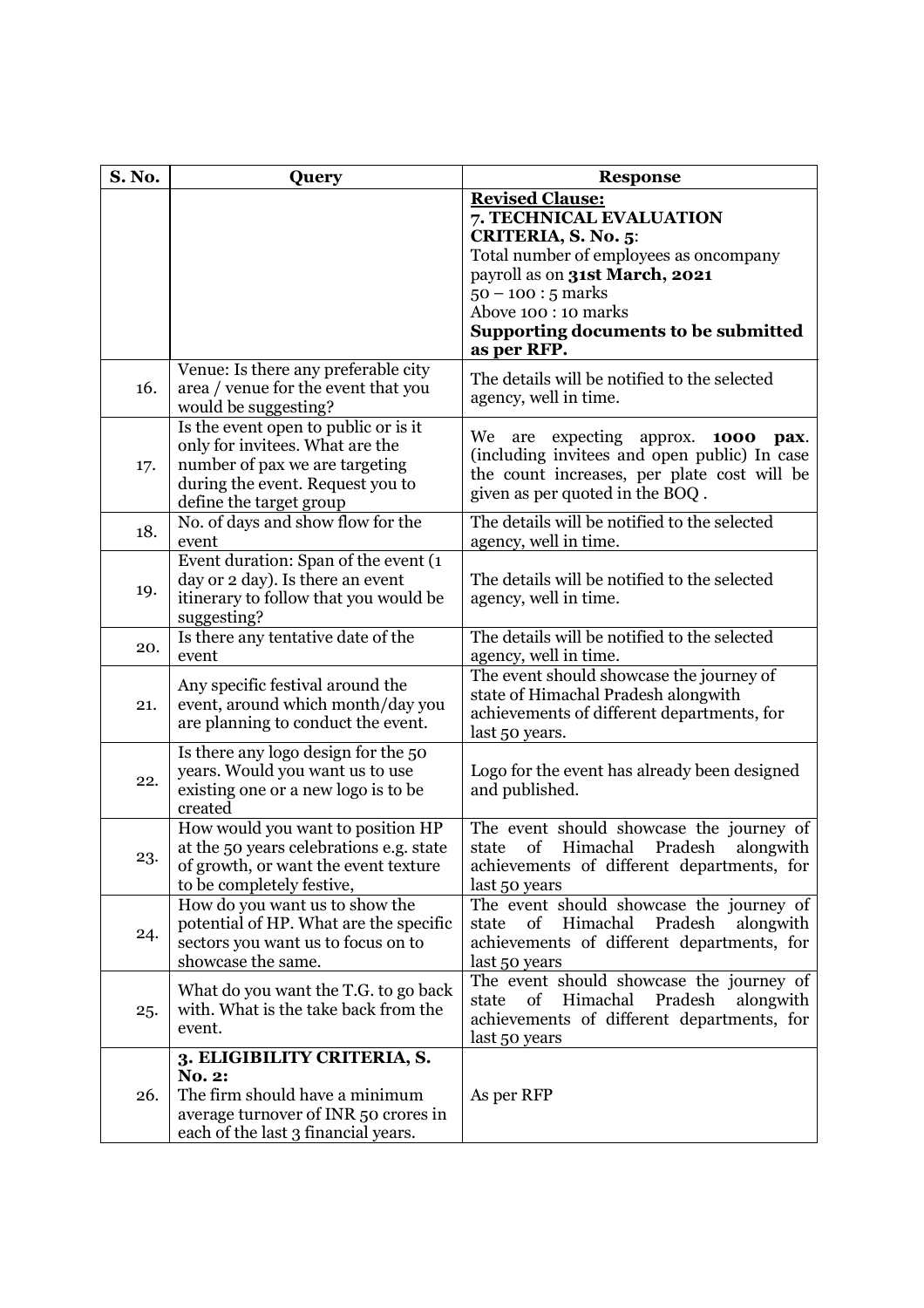| <b>S. No.</b> | Query                                                                       | <b>Response</b>                                                      |
|---------------|-----------------------------------------------------------------------------|----------------------------------------------------------------------|
|               | (FY2017-18, 2018-19 & 2019-20)<br>As suggested by MSME guidelines,          |                                                                      |
|               | please remove the turnover limit that                                       |                                                                      |
|               | would hamper the participation of                                           |                                                                      |
|               | MSME units.                                                                 |                                                                      |
|               | Considering Pandemic situation,<br>many companies had to lay-off            |                                                                      |
|               | employees, so kindly <b>reconsider</b>                                      |                                                                      |
| 27.           | the selection criteria based on                                             | As per RFP                                                           |
|               | the strength of the employees in                                            |                                                                      |
|               | the company and relax the same.                                             | <b>Clause as per RFP:</b>                                            |
|               |                                                                             | 7. TECHNICAL EVALUATION                                              |
|               |                                                                             | <b>CRITERIA, S. No. 6:</b>                                           |
|               |                                                                             |                                                                      |
|               |                                                                             | Average Annual turnover of the Bidderduring<br>last three financial- |
|               |                                                                             | 20 crore-50 crore : 5 marks                                          |
|               | As per RFP, the minimum turnover                                            | 50 crore-100 crore: 7.5 marks                                        |
| 28.           | criteria is Rs 50 Cr, however scoring<br>is mentioned for turnover of 20-50 | 100 crore &above: 15 marks                                           |
|               | cr.                                                                         |                                                                      |
|               |                                                                             | <b>Revised Clause:</b><br>7. TECHNICAL EVALUATION                    |
|               |                                                                             | CRITERIA, S. No. 6:                                                  |
|               |                                                                             | Average Annual turnover of the Bidderduring                          |
|               |                                                                             | last three financial-                                                |
|               |                                                                             | 50 crore-100 crore: 7.5 marks<br>100 crore &above: 15 marks          |
|               | 3. ELIGIBILITY CRITERIA, S. No. 3                                           |                                                                      |
|               | Firm should have organized at least 8                                       |                                                                      |
|               | events in the last 5 (five) Financial                                       |                                                                      |
|               | Years (viz; FY-15-16, FY 2016-17, FY<br>2017-18, FY 18-19, FY 19-20) out of |                                                                      |
|               | which $5$ (five) must be in last $3$ (three)                                |                                                                      |
|               | financial years (viz. FY 2018-19, FY                                        |                                                                      |
|               | 19-20), as on 31st January 2021 of                                          |                                                                      |
|               | national/<br>international repute. For the purpose                          |                                                                      |
|               | of this section of Tender Document,                                         |                                                                      |
| 29.           | Event would be deemed to include:                                           | As per RFP                                                           |
|               | Seminars/Conferences/Exhibitions/                                           |                                                                      |
|               | Cultural Programmes/<br>Forums/Conclaves/ or any                            |                                                                      |
|               | combination of the same related to                                          |                                                                      |
|               | fields of Infrastructure Sector/                                            |                                                                      |
|               | Health/Financing                                                            |                                                                      |
|               | /Investments/Culture or any other                                           |                                                                      |
|               | similar field for a State<br>Government/Central                             |                                                                      |
|               | Government/National apex                                                    |                                                                      |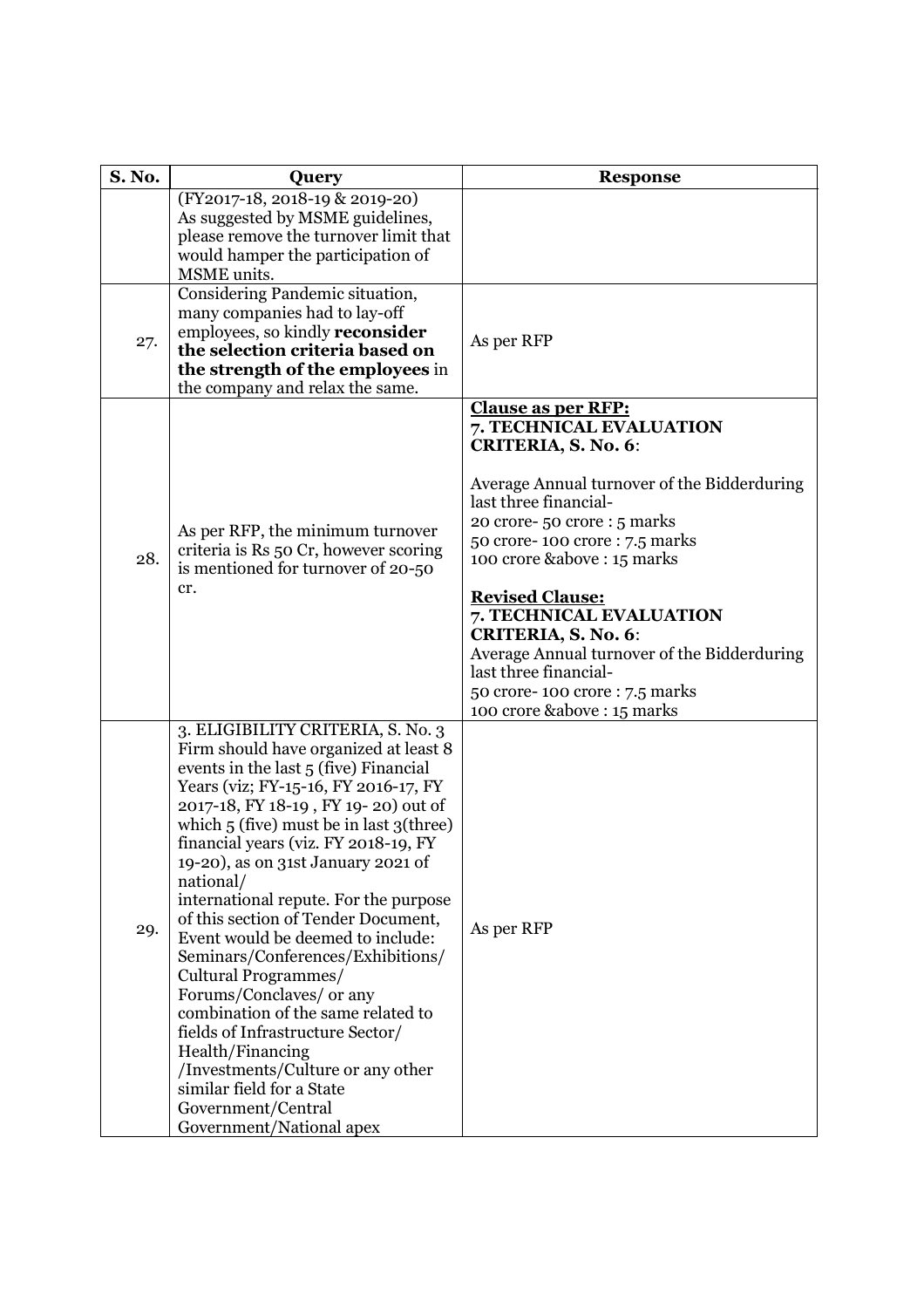| <b>S. No.</b> | <b>Query</b>                                 | <b>Response</b> |
|---------------|----------------------------------------------|-----------------|
|               | chamber/PSU's or any Government              |                 |
|               | of India event outside                       |                 |
|               | India.                                       |                 |
|               | The minimum fees for each                    |                 |
|               | engagement                                   |                 |
|               | should be 1 Crore.                           |                 |
|               |                                              |                 |
|               | Please include events organized              |                 |
|               | for corporate sector and MNCs                |                 |
|               | for eligibility.                             |                 |
|               | 3. ELIGIBILITY CRITERIA, S.                  |                 |
|               | <b>No. 4</b>                                 |                 |
|               | Firm should have at least 50<br>employees on |                 |
|               | the organization's payroll as on             |                 |
|               | 31 <sup>st</sup> January                     |                 |
|               | 2021.                                        |                 |
| 30.           | <b>Incase verification of the</b>            | As per RFP      |
|               | human resources to be                        |                 |
|               | deployed is required then                    |                 |
|               | change the yearto 31st Jan, 2020             |                 |
|               | (Pre CoVID times), and reduce                |                 |
|               | the no. of employees to 10-15                |                 |
|               | from 50.                                     |                 |
|               | 7. TECHNICAL EVALUATION                      |                 |
|               | CRITERIA, S. No. 1                           |                 |
|               | Number of domestic/international             |                 |
|               | events of repute organized by the            |                 |
|               | Firmin the last 5 financial years as         |                 |
|               | on31stJanuary 2021. For the purpose          |                 |
|               | ofthis section of Tender                     | As per RFP      |
|               | Document, Event (Eligible                    |                 |
|               | Assignment) would be<br>deemed to include:   |                 |
|               | Each Eligible Assignment should be           |                 |
|               | asbelow-                                     |                 |
|               | Seminars/Conferences/Exhibitions,            |                 |
| 31.           | Forums/Conclaves/ or any                     |                 |
|               | combination of the same related to           |                 |
|               | fields                                       |                 |
|               | ofInfrastructureSector/Health/Finan          |                 |
|               | cing/Investments/or any other                |                 |
|               | similar field for a                          |                 |
|               | StateGovernment/CentralGovernme              |                 |
|               | nt/National apex chamber/PSU's or            |                 |
|               | any                                          |                 |
|               | Government of India event outside            |                 |
|               | India.                                       |                 |
|               | Four minimum projects with fee of            |                 |
|               |                                              |                 |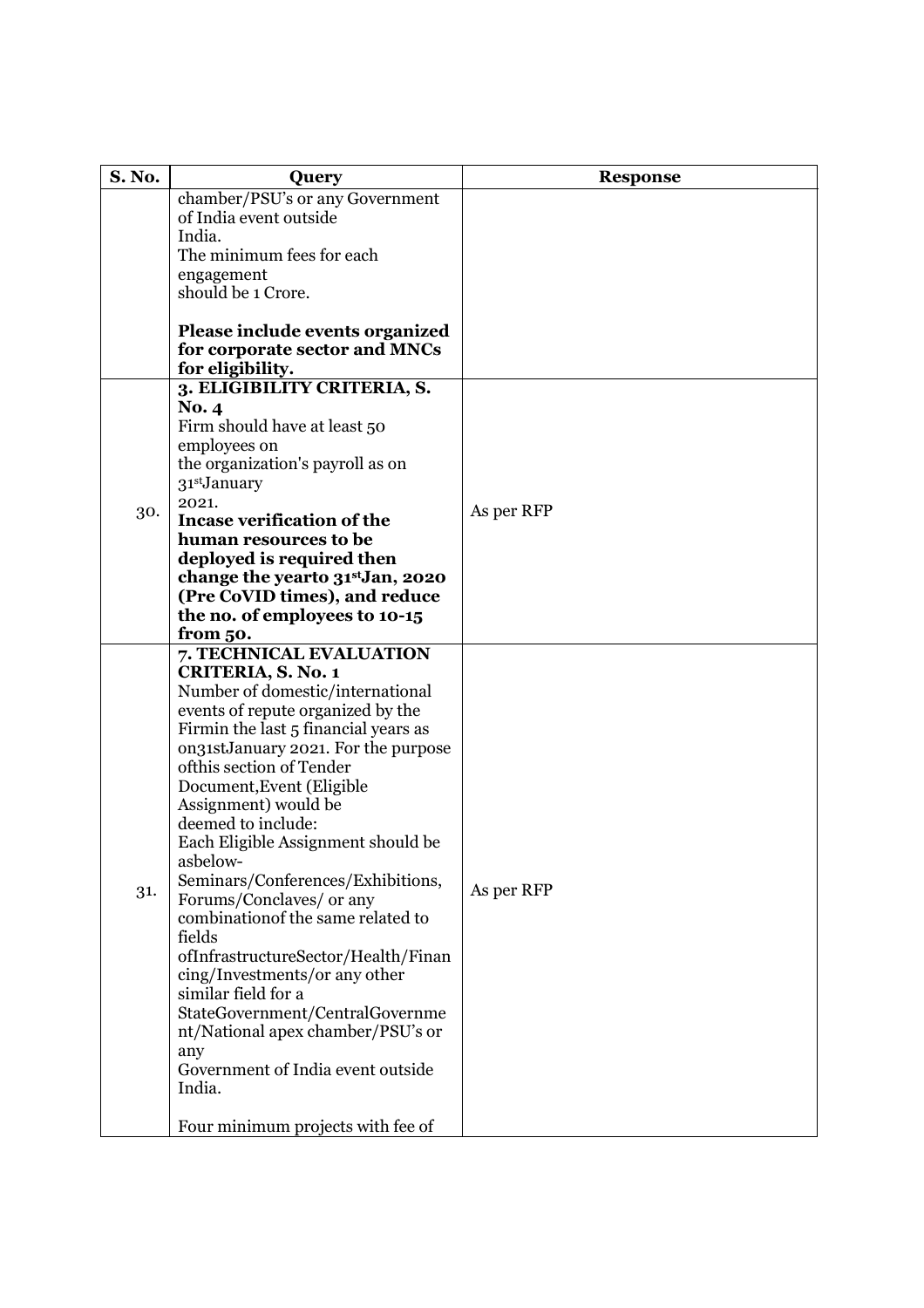| <b>S. No.</b> | Query                                                                                                                                                                                                                                                                                                                                                | <b>Response</b> |
|---------------|------------------------------------------------------------------------------------------------------------------------------------------------------------------------------------------------------------------------------------------------------------------------------------------------------------------------------------------------------|-----------------|
|               | $Rs$ 1crore - 5 crore (1 marks per<br>project)- (Maximum 10 marks)                                                                                                                                                                                                                                                                                   |                 |
|               | Oneminimum project with fee of Rs<br>5crore& above(5 marks per project)<br>- (maximum 10 marks)                                                                                                                                                                                                                                                      |                 |
|               | One project with fee of Rs 15crore or<br>above (5 marks per project) -<br>(Maximum10 marks)                                                                                                                                                                                                                                                          |                 |
|               | All fee mentioned above should be<br>exclusive of taxes.                                                                                                                                                                                                                                                                                             |                 |
|               | Please change the marking to:<br>Project with fee of 1 cr and above $-2$<br>marks each (Max 20 marks)                                                                                                                                                                                                                                                |                 |
|               | Project with fee of 5 cr and above $-5$<br>marks each (Max 5 marks)                                                                                                                                                                                                                                                                                  |                 |
|               | Project with fee of 15 cr and above –<br>5 marks each (Max 5 marks)                                                                                                                                                                                                                                                                                  |                 |
| 32.           | 7. TECHNICAL EVALUATION<br>CRITERIA, S. No. 2<br>Experience of organizing at least 1<br>eventfor a State<br>Government/CentralGovernment/<br>National apex chamber /PSU's or any<br>Government of India event outside<br>India.<br>1 event-5 marks<br>More than 1 Event-10 marks<br>Please include events organized<br>for corporate sector and MNCs | As per RFP      |
|               | for eligibility.                                                                                                                                                                                                                                                                                                                                     |                 |
|               | 7. TECHNICAL EVALUATION<br><b>CRITERIA, S. No. 3</b>                                                                                                                                                                                                                                                                                                 |                 |
|               | <b>Experience of Organizing</b><br>government<br>events in India with<br>participation of -<br>10 states-2.5 marks<br>20 states- 5 marks<br>All states-10 marks                                                                                                                                                                                      | As per RFP      |
|               | <b>Please remove this clause</b>                                                                                                                                                                                                                                                                                                                     |                 |